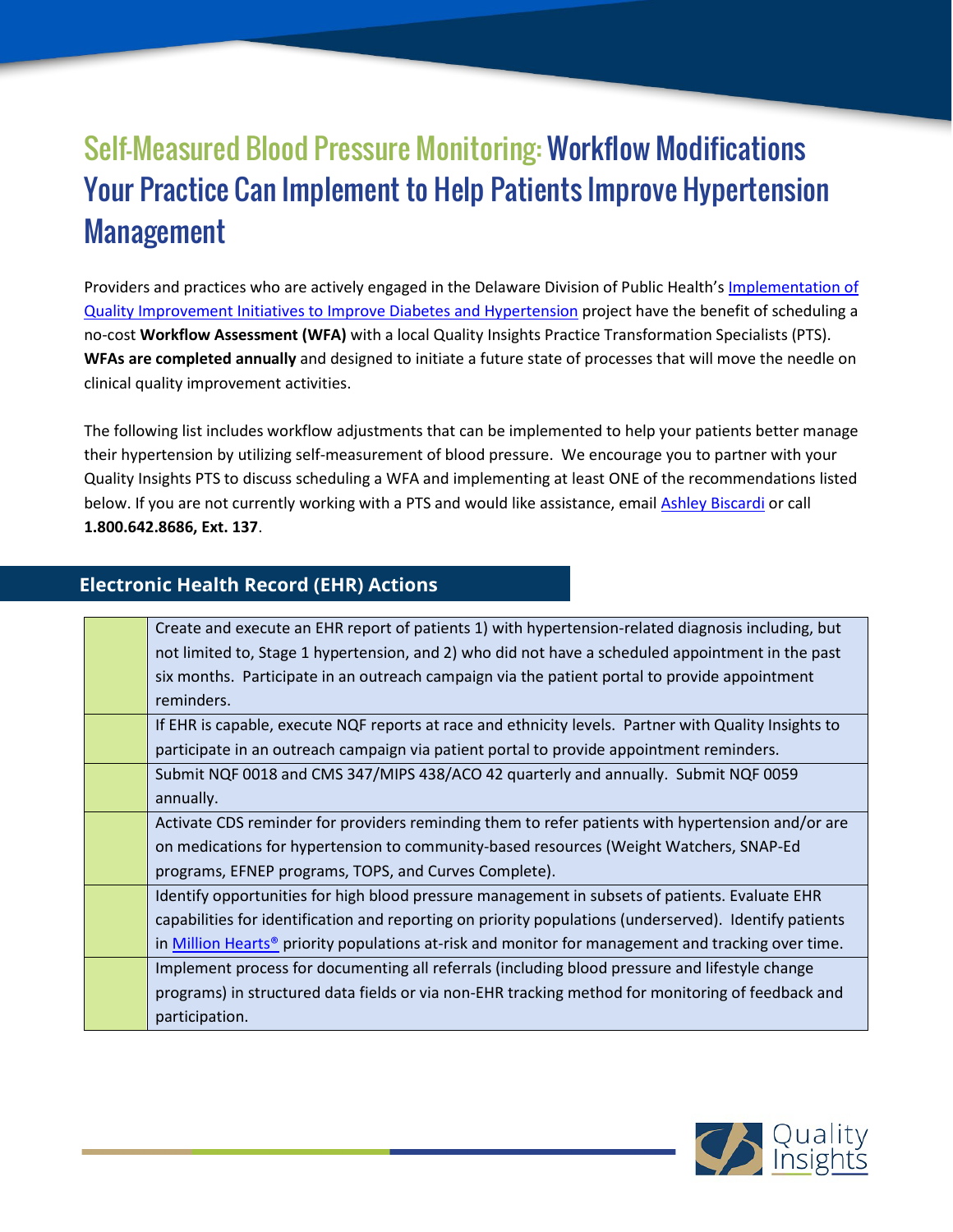## **Protocol & Workflow Actions**

| Engage with the Healthy Heart Ambassador Blood Pressure Self-Monitoring Program (HHA-BPSM):           |
|-------------------------------------------------------------------------------------------------------|
| Refer all patients with hypertension and/or prescribed medications for hypertension to the<br>1)      |
| Delaware Division of Public Health's HHA-BPSM Program. Referrals should exclude those                 |
| who have had a cardiac event in the last year, afib/arrhythmia diagnoses, or have/are at risk         |
| for lymphedema.                                                                                       |
| 2) Establish a HHA-BPSM referral process to track volume of referrals and feedback. This may          |
| be done by utilizing the EHR, a tracking spreadsheet, or other established method.                    |
| 3) Patients may enroll by calling (302) 208-9097.                                                     |
| Review/develop a hypertension office protocol (include evaluation of patients with HTN and            |
| elevated LDL-C >100mg/dl) that promotes current guidelines, SMBP, medication adherence, self-         |
| monitoring of BP levels, healthy diet, physical activity, and promotion of community lifestyle change |
| programs.                                                                                             |
| Implement annual staff training to review appropriate procedures for obtaining an accurate blood      |
| pressure (see page 10 of the SMBP Practice Module).                                                   |
|                                                                                                       |

#### **Practice & Clinical Solutions**

#### Using the [2022 SMBP Practice Module](https://improve.qualityinsights.org/Projects/DE-Hypertension-and-Diabetes/Practice-Toolkits.aspx) as a guide:

| Share/discuss provider level hypertension quality reports on a regular basis (NQF 0018).                       |
|----------------------------------------------------------------------------------------------------------------|
| Partner with Quality Insights to increase patient portal engagement.                                           |
| Partner with Quality Insights to submit an application for Target:BP™ (NQF 0018 > 70%) and/or Million          |
| Hearts <sup>®</sup> Hypertension Control Champion (NQF > 80%; anticipated to be available in 2022) recognition |
| programs.                                                                                                      |
| Implement a home blood pressure monitor loaner program. Identify 1) a staff member who can act                 |
| as a program champion, and 2) roles for other members of the team.                                             |
| If participating in a home blood pressure loaner program, identify specific dates/times for follow-up          |
| and obtaining both patient and provider assessments.                                                           |
| Implement protocol for patients to communicate their home BP readings to the practice (i.e. tracker            |
| app, EHR app, fax, telephone, or patient portal messaging).                                                    |
| Enroll in and complete <b>EDISCO<sup>™</sup> Medication Therapy Management</b> learning course for additional  |
| information.                                                                                                   |
| Engage in <b>Quality Insights Hypertension Academic Detailing</b> .                                            |
| Evaluate and identify potential areas of collaboration that may exist to enhance and expand the                |
| process of cardiovascular prevention and management (i.e. inpatient settings, ambulatory clinics,              |
| other transitions of care, etc.). See Care Teams Interventions to Implement American Heart                     |
| <b>Association CVD Primary Call Prevention Guidelines for more information.</b>                                |